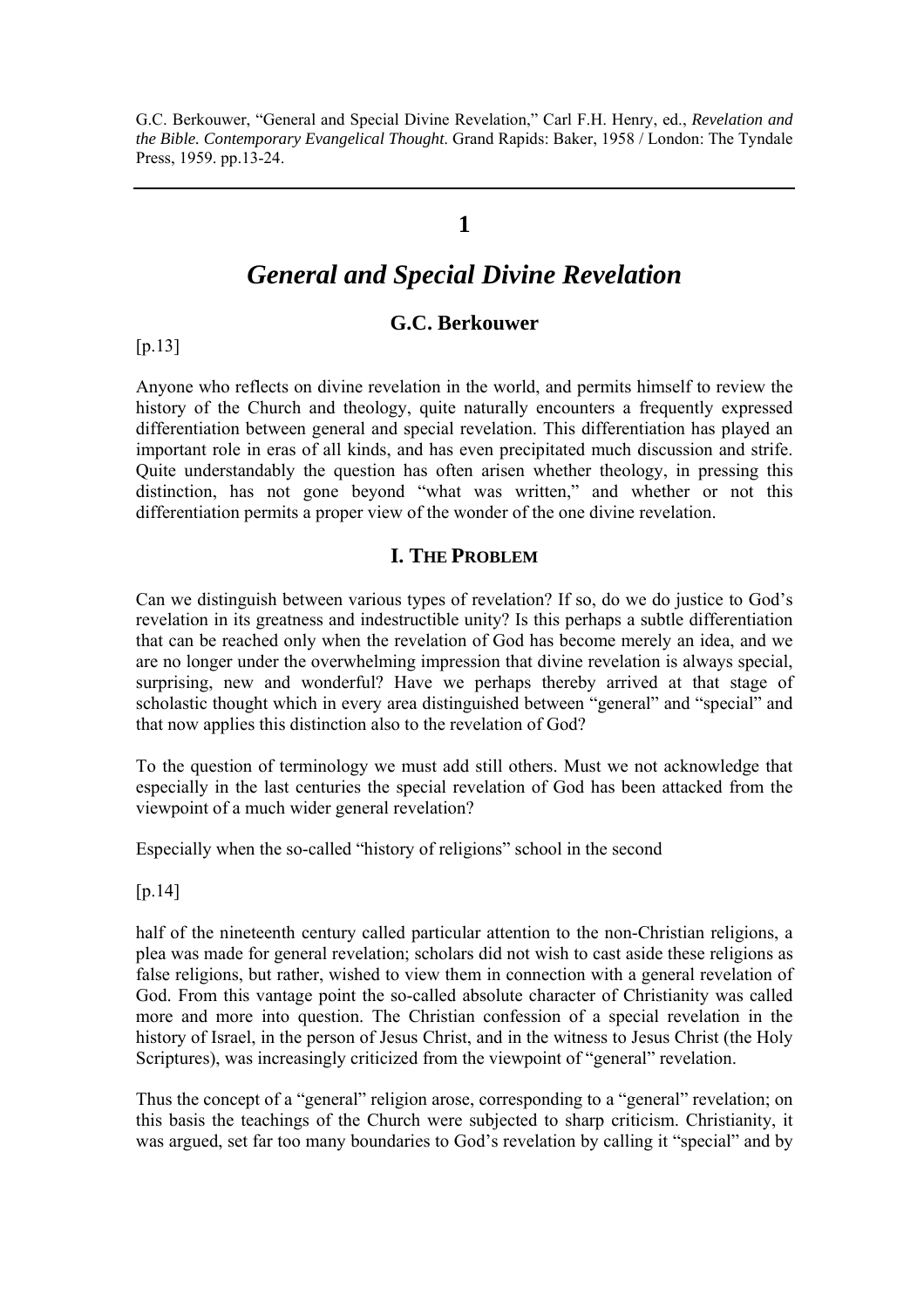localizing it. Did not all religions contain elements with hidden indications of a revelation of God? Was it still possible to accept the specific of God's revelation in Israel and in Jesus Christ?

In this manner—as an attack on the Church—the plea was made for a general, universal revelation of God in the world. Of course, one can say that in speaking of a general revelation, the Church and Christian theology mean something quite different from this universalism. But the fact remains that historical circumstances have brought about a serious and almost hopeless confusion. And so the question has arisen whether or not adequate reason now exists to discontinue speaking longer of a "general" revelation so that the term's meaning will not be misunderstood in the Church and theology.

There is, finally, still a third problem. Is not the danger evident that via the route of general revelation we may find ourselves companion to Roman Catholic theology that has always ascribed such great value to the natural knowledge of God? This natural knowledge of God, so it was taught, came forth not from the special revelation of God in Jesus Christ; rather, it preceded this by way of the natural light of reason, through which it was possible to know God. This teaching is found not only in Roman Catholic theology as such; it was also declared an infallible doctrine of the Church at the Vatican Council of 1870, when it was announced that God could be known with certainty from that which had been created through the natural light of reason. Over against those currents in the nineteenth century Roman Catholic Church, which taught that God could be known only through and by a special revelation in Christ, the Council maintained the possibility of a true even though incomplete knowledge of God apart from the revelation in Christ. Inseparably linked to this teaching was the Roman Catholic doctrine of the proofs for the existence of God. This was apparent from the interpretation of the words of 1870 by the anti-modernistic oath of 1910 to mean that God not only could be known but indeed could be proved by the natural light of reason.

 $[p.15]$ 

These three difficulties (the question of terminology, the modern attack on the absoluteness of Christianity, and the natural theology of Rome) furnish good reasons for a closer consideration. Is the present situation in which the Church and theology find themselves perhaps of such a nature that it would be better to ignore the distinction between general and special revelation? Or does this distinction preserve a religious and theological necessity, so that we cannot and may not abandon it, but must explain and darify it amid and despite the confusion of these days?

## **II. NECESSARY CLARIFICATIONS**

Because of the twentieth century situation, it is certainly not necessary to abandon the doctrine of general revelation; but to clarify and to guard it against misunderstanding is urgent.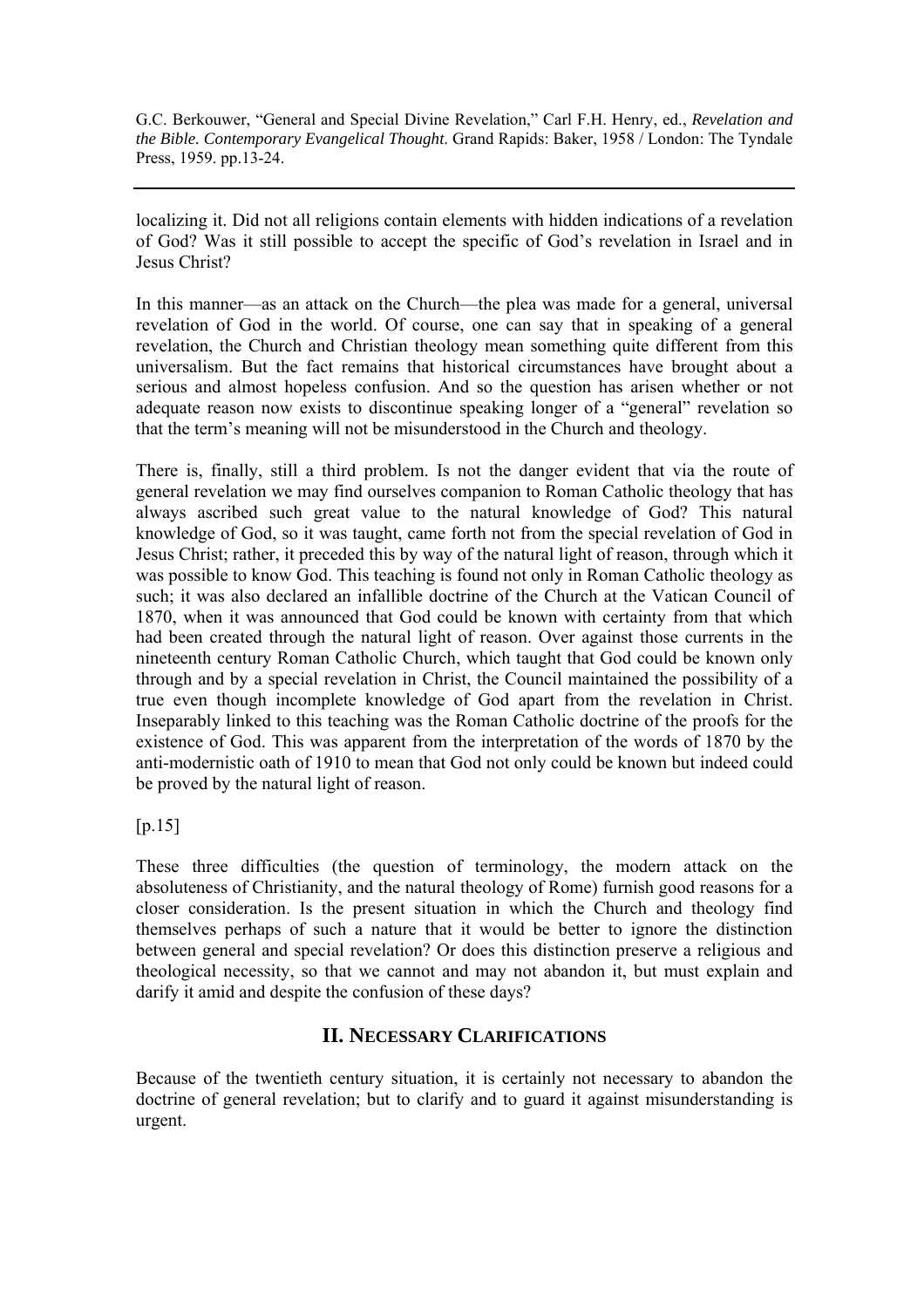First of all, we must insist that "general" revelation does not and cannot mean an attack upon the special revelation in Jesus Christ. The modern interpretation of general revelation had led to such an attack. But in so doing it came into direct conflict with the holy Scriptures which declare the absoluteness of God's revelation. The debate over the absoluteness of Christianity always recalls those words from John's Gospel that Christ is the way, the truth, and the life (14:6) and that no one comes to the Father but through him. In the modern view, Christ himself was not the revelation of God; rather, Christ invited decision regarding his teaching. But this teaching is inseparably connected with his person: "Blessed is he who is not offended in me" (Matt. 11:6).

Therefore, neither the Church nor theology can ever speak of general revelation if in so doing it fails to do justice to the absoluteness of the revelation of God in Jesus Christ, who was "God revealed in the flesh" (I Tim. 3:16). Scripture speaks much too plainly to allow such error, for it points us to the great mystery revealed at the end of the ages, which had previously remained hidden (Rom. 16:25; Heb. 9:26). Whenever the Church and theology speak of general revelation, no shadow whatever must be cast over special revelation. Certainly such shadowing has never been the purpose of the Church's exposition of general revelation.

When the Belgic Confession in Article 2 affirms faith in general revelation, it in no wise opposes the absoluteness of God's revelation in Christ, which this Confession emphatically expresses elsewhere. In this harmony of the special and general lies the touchstone for any legitimate discussion of general revelation.

In the second place, it is necessary to clarify the term "general revelation" in order to distinguish it from the Roman Catholic idea of natural theology fixed in 1870. It is clear that the Christian Church, in speaking of general revelation, never intended to assert that true knowledge of God is possible through the natural light of reason.

[p.16]

Assuredly, in the time of the Reformation men believed in the general revelation of God, but not with the understanding that through this revelation they could arrive at the idea of a natural, true knowledge of God. Moreover, the rupture between God's revelation and the human heart was pointed out.

That Romans 1 is cited in Article 2 of the Belgic Confession is no accident, nor the fact that special reference is made to men's guilt (Rom. 1:20). The purpose of this record was to indicate the existence of a revelation of God in all the works of his hands, but that man, who comes in daily contact with this revelation, in his unrighteousness wards off this truth. This is exactly the import of Romans 1. But this gulf between revelation and true knowledge of God does not come to expression at all in the Vatican pronouncement, although it too cites Romans 1.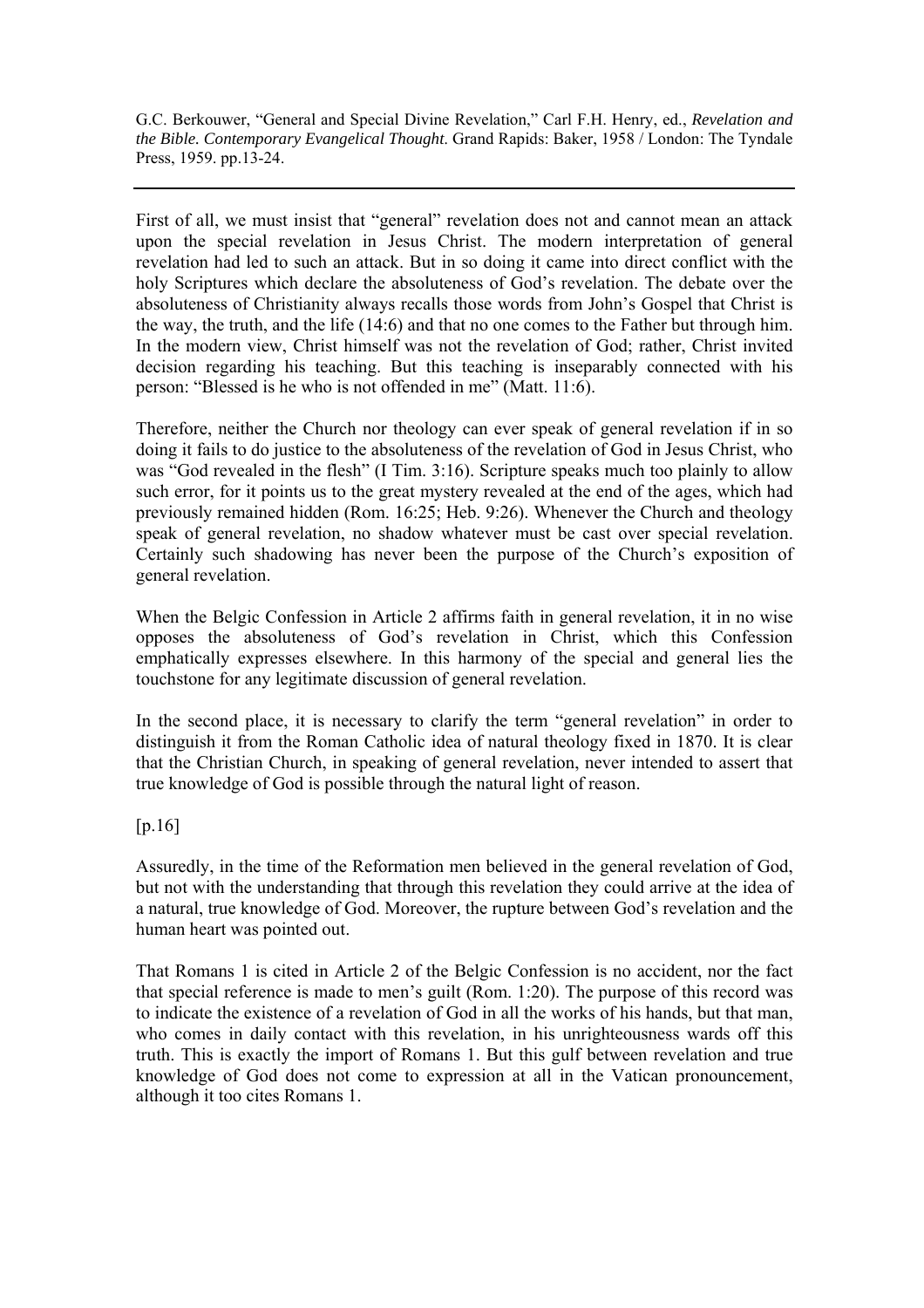Right here we reach a central point in the discussion of general revelation. To speak of the general revelation of God does not in any respect mean doing less than justice to the revelation of God in Jesus Christ. Rather, it emphasizes the guilt and lost condition, the darkness and the blindness, of fallen man, who sees the works of God's hand no more, and no longer can discover God therein.

So also for the Apostle Paul in Romans 1, the idea of the revelation of God "since the creation of the world" does not conflict with what he writes of Christ Jesus. Romans 1 points to the *anger* of God (v. 18): the light of the gospel shines into the darkness of unfaithful human life that holds back the truth in unrighteousness (v. 18), that substitutes the image of a perishable man for the majesty of the eternal God (v. 23), and that honors and worships the creature above the Creator (v. 25). Because the general revelation of God is placed in Romans 1 in this uncontradictable context, it ever remains impossible to speak of the general revelation of God without considering also the anger of God (v. 18), which condemns man's suppression of the truth in unrighteousness.

And herein is established the impossibility of rivalry or competition between the confession of the general revelation of God and the special revelation of God in Jesus Christ. The confession of God's revelation in all the works of his hands does not demean the revelation in Christ to relative or to lesser importance, but, on the contrary, *serves rather to point toward* that revelation in its saving character amid human estrangement from God.

From all this it also becomes clear that confession of the special revelation of God does not make the general revelation superfluous. From Paul's teaching in Romans 1 on the anger of God, and his indication that the heathen will not be held guiltless (v. 20) because they suppress the truth in unrighteousness, it is apparent that human life, even in deepest depravity, *does not stand out of connection with the revelation of God*.

Man is not situated in a silent, purposeless and senseless world in which no voice whatever addresses him. Much rather, over against nihilism it must

 $[p.17]$ 

be asserted that human life bears an answering character. Although man is not conscious of it, his whole life is a reply, even to the deepest aspects of his religion. This religion is not an automatic instinct rising out of the depths of the human heart, but rather, constitutes the depraved answer to the revelation of God. In innumerable variations it reveals the unrest of the heart, which does not come to rest until it rests in God (St. Augustine).

From this we can illuminate the fact that Reformation theology called attention to the revelation of God in the works of his hands and at the same time confessed the necessity of the knowledge of God in Jesus Christ. The reality of general revelation does not lead to the knowledge of God, but is *misunderstood and denied*. It is true that man—sinful and fallen man—is still surrounded by the light, but—to speak in the terms of the Canons of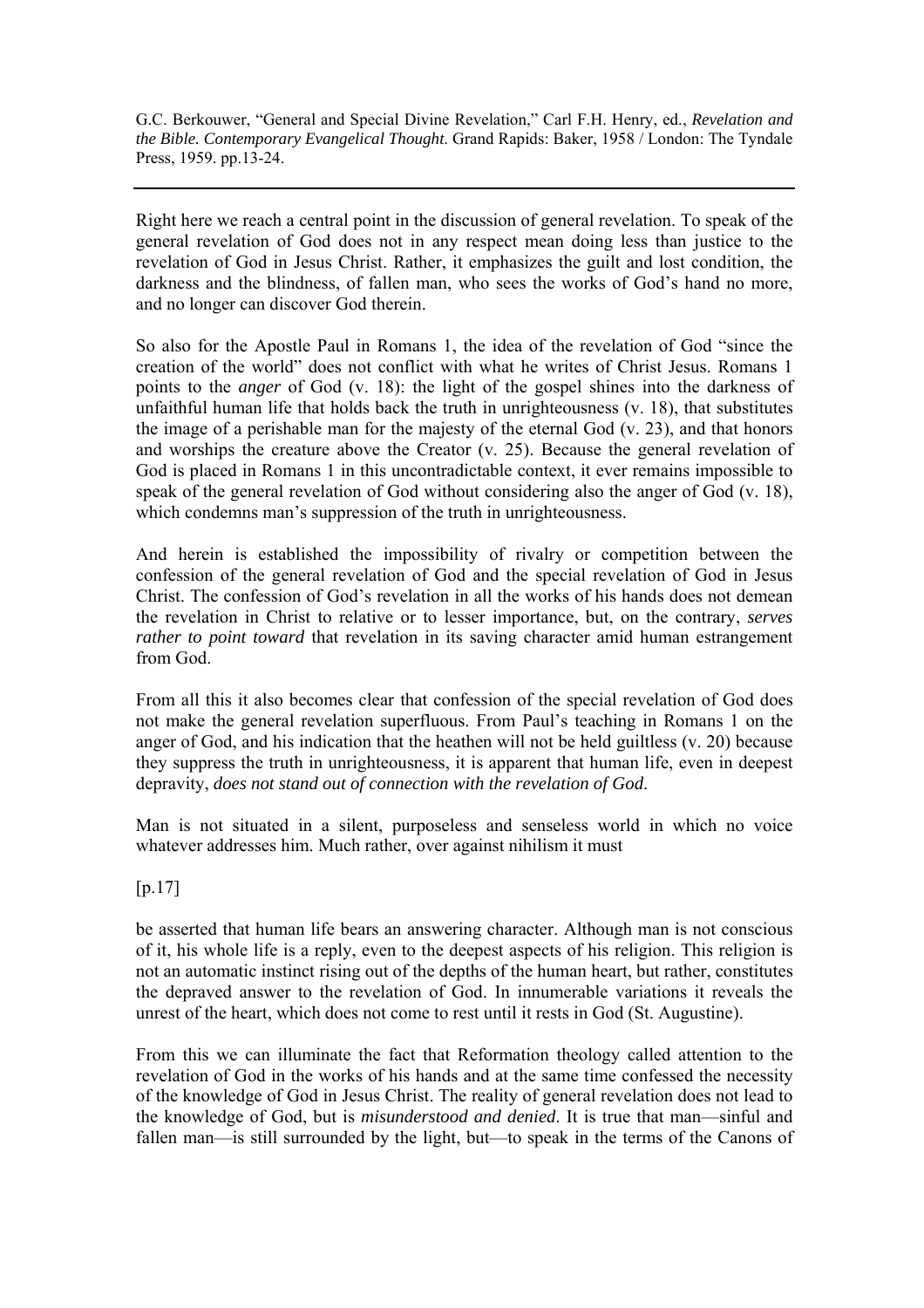Dort—this same man pollutes the light of nature and holds it back in unrighteousness (Canons of Dort, III, IV, 4). This relationship of holding back and pushing away the truth cannot be denied or abandoned. Bound up in the general revelation of God is a fact that makes plain and certain how seriously man is estranged from the life of God (Eph. 4:18) : Man is... not to be held *guiltless*.

When Article 2 of the Belgic Confession asserts this general revelation of God, this does not mean a "natural theology" in the sense of Rome. For in this natural theology conclusions are drawn from this revelation to the true knowledge of God, whereas for Article 2 of the Belgic Confession that is precisely where the problem lies. Over against this "true knowledge," Reformation thought understandably posited the corruption of the estrangement, and naturally took a critical stand toward the proofs of the existence of God in Roman Catholic theology. These proofs prompted the impression that isolated human reason must lead to the conclusion of the existence of God. But such isolation is impractical and impossible because man's thinking exists and functions only in relationship to the whole man. In this totality the matter of human decision falls within the realm of the heart and of faith.

It is impossible to deny that the proofs for God's existence in general have wielded but little influence. For they stand—especially in our times—in the shadow of a great many "proofs" *against* the existence of God. That God can be proved as the first cause or prime mover of all things finds less agreement these days among modern men. Even in Roman Catholic circles some voices say that the Roman Catholic proofs mean little or nothing *for those who do not already believe*. And in our times, in opposition to the proofs for the existence of God, a deep agnosticism elaborates the conviction of the absence of God; no longer recognizing the world as purposeful, this agnosticism abandons it to senselessness and absurdity and sees the existence of man in the world as a meaningless and purposeless jest.

The Church of Jesus Christ does not idealize the world. It is aware of the curse of the Fall (Gen. 3:17) and with Paul it knows the creation as subject to vanity and subjugated to the temporal (Rom. 8:20 f.). It hesitates

[p.18]

to fraternize with every convenient theodicy that tries to justify God's direction of the world to the judgment bar of human reason.

But at the same time the Church confesses that God maintains and rules the world. Thus we confront the fact that it is precisely the believer who becomes conscious once again of the universality of the acts of God in the world. It is striking that Article 2 of the Belgic Confession contains no mention of "nature." Often the general revelation of God is called the revelation in nature. But Article 2 speaks of God's creation, providence and rule "in which these are before our eyes as a beautiful book, in which all creatures, small and large, are like letters, which allow us to view the invisible things of God."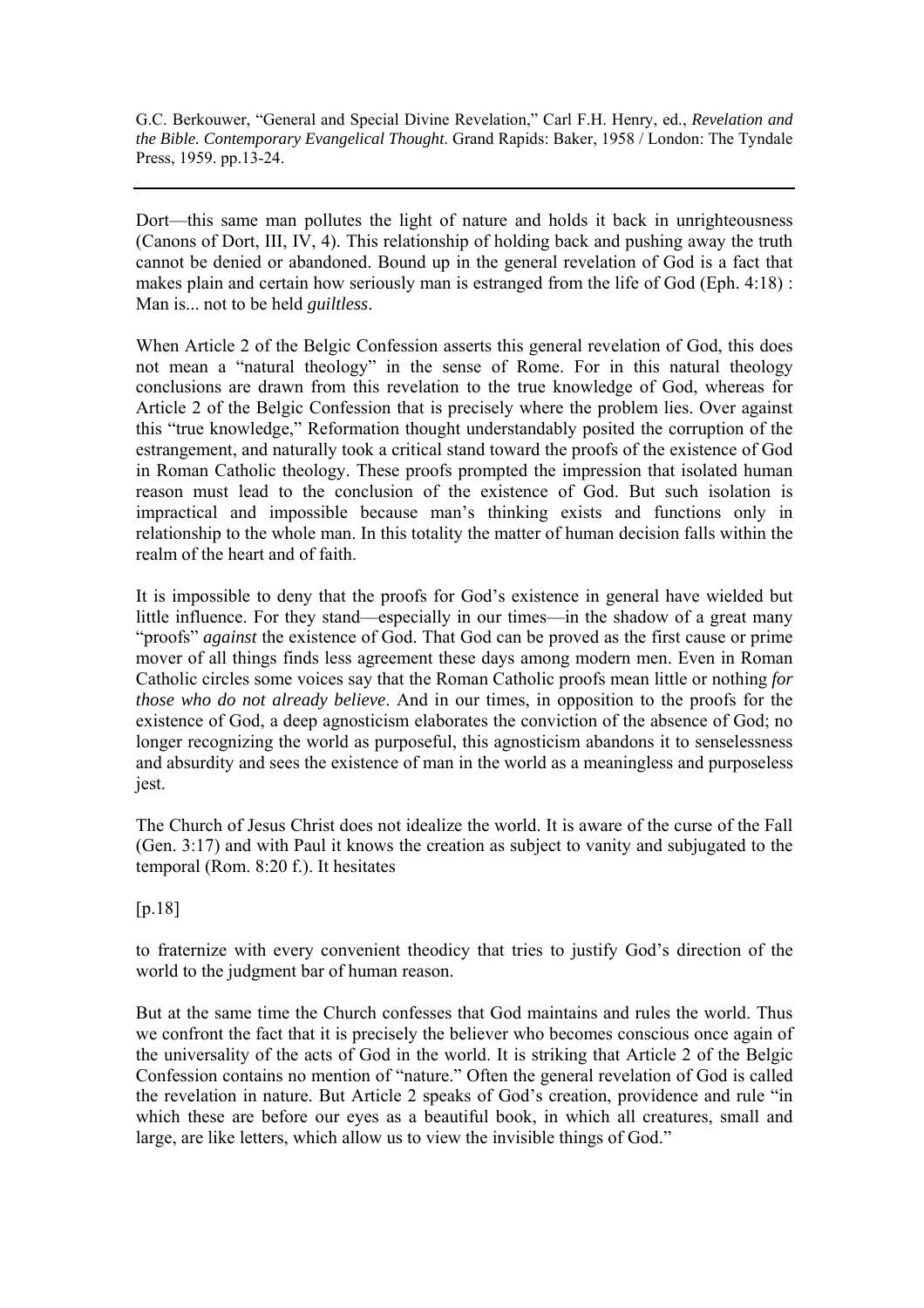Herein we are not offered an optimistic view of life, in which the curse, suffering and terrors of life are denied. Rather, we gain an outlook on the universal dealing of God. In the so-called nature Psalms (e.g., Ps. 8, 19, 65, 104) we are not presented with a natural theology, but we have here Psalms of Israel, lifted out of the sanctuary. Faith in Israel's God again opens up the windows to the world, and man once more discovers the works of God's hands. For this world, for the sun and the moon and the stars—for all that God has made—there arises renewed interest and importance. Certainly it is not accidental that the Reformation acted as a stimulus to the development of the study of nature and science. How could "the believing" have no interest in nature and in history? Yet at the same time we discern that our eyes are opened for this world only through the revelation of God in Jesus Christ, or, as Calvin has said in a striking simile, that the special revelation is as a glass through which we are once more in a position to read the book of the general revelation of God. Through the special revelation we understand again the *purpose* of the creation of God and we discover—in justice and in grace—the works of God's hands.

In this connection we must note the fact that in our time sharp criticism has been leveled at the doctrine of the general revelation of God. For instance, Karl Barth especially has aligned himself emphatically against Article 2 of the Belgic Confession because in this he detected a second source of divine revelation alongside that in Christ Jesus. From the history of the Church and of theology it can be demonstrated, Barth asserts, that acceptance of a second source of the knowledge of God—for example, Scripture and tradition, Scripture and reason, Scripture and emotion—has always led to devaluation of the first source. Now indeed, it is undeniable that tradition (Rome) has often jeopardized Scripture, that reason and emotion (rationalism and subjectivism) also have jeopardized the revelation of God in Jesus Christ.

But the consideration of general revelation need not involve us in a theory of sources of equal value existing adjacent to each other. The relationship between general and special revelation is actually of an entirely different

[p.19]

nature. It is not to be likened to the view of Rome, which puts Scripture and tradition next to each other.

In this relationship between general and special revelation lies the crux of the problem. More and more the fact is clear that the general revelation of God does not stand next to the special revelation, but that special revelation opens our eyes to the greatness of God's works and points the way to the Psalmist's song of praise: "O Lord our Lord, how excellent is thy name in all the earth!" (Ps. 8:1).

The Barthian criticism of the idea of general revelation is an impressive reaction against the jeopardizing of special revelation in Jesus Christ by other sources of the knowledge of God. That Barth especially sensed this threat is understandable when we recall that, under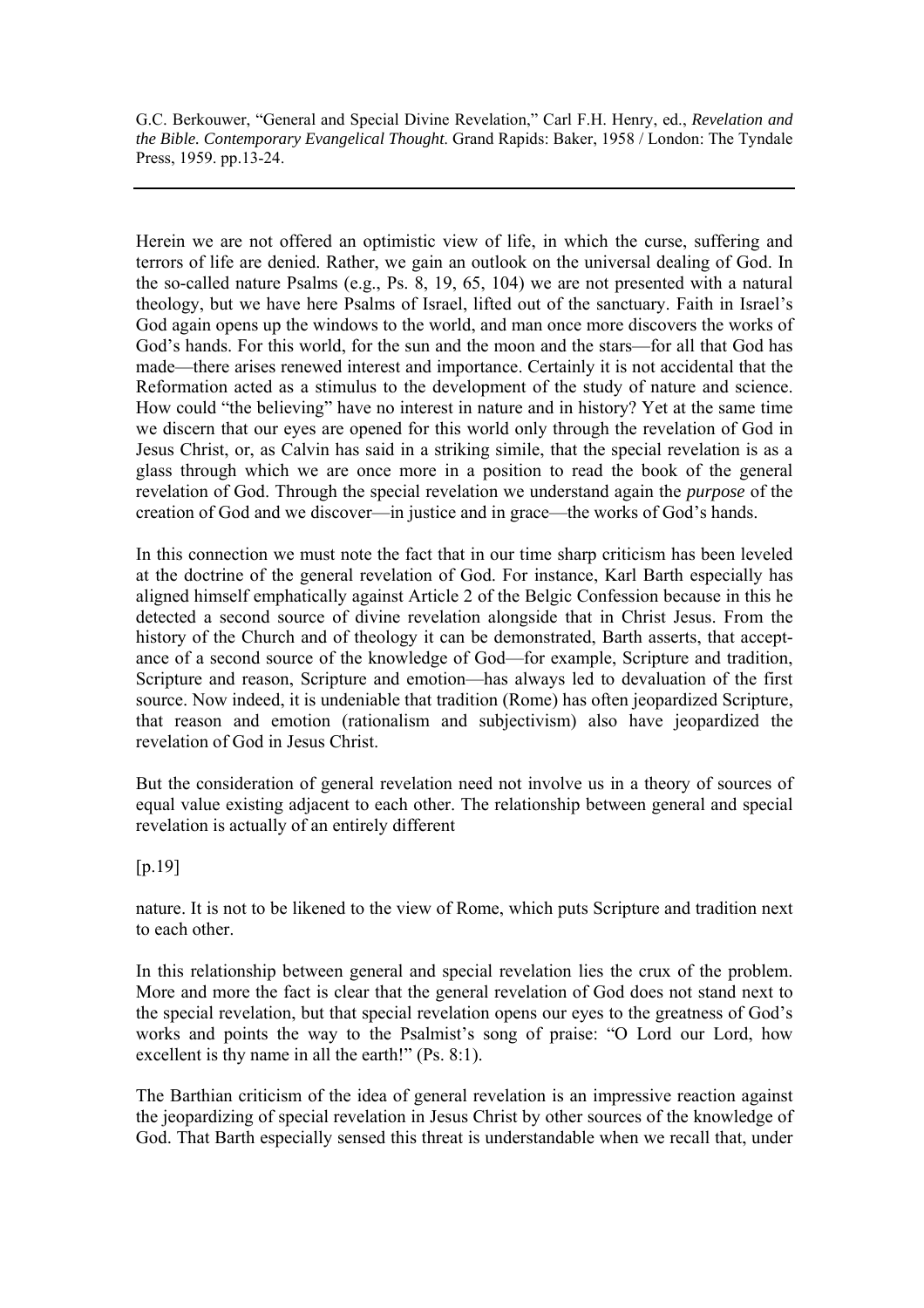the influence of national socialism, Christianity in Germany seemed to identify the voice of God in history with the seizure of power by Hitler in Germany in 1933. This menace was very real and exceedingly dangerous; even in the Church many persons were misled by this correlation.

But the Church doctrine of the general revelation of God moves on an entirely different level. Its level is not that of Trent, nor of rationalism, nor of national socialism, but that of Psalm 8 and Romans 1—the level of the revelation of guilt, and of the discovery of the dealings of God through eyes made to see anew through the power of the Holy Spirit.

Only when it becomes fully clear that the doctrine of the general revelation of God poses no threat to the special revelation of God in Jesus Christ does it become possible for this doctrine to resound throughout the world of our time. General revelation remains a reminder of the guilt of closed eyes. Precisely this doctrine, therefore, uncovers for us the absoluteness of the revelation of God in Jesus Christ.

## **III. MEANING OF GENERAL REVELATION**

In the foregoing comments we have laid emphasis upon the fact that the general revelation of God must not be delineated without attention to the connection of guilt and the anger of God (Rom. 1). From this some might infer that general revelation has no significance for life beyond establishing the impossibility of man's guiltlessness. It would then point to the guilt of the closed eye, but have no effect in actual life. Therefore, it is necessary here to penetrate further into its significance.

For it is clear that, while the Word of God points with emphasis to the relationship between general revelation and guilt, it indicates also that fallen man in his practical life is not freed from the revelation of God.

When the Apostle Paul, after pointing out in Romans i the guilt of estrangement, is then fascinated in Romans 2 by the life of the heathen, we touch this fact in a clear and unmistakable manner. He has indicated the

[p.20]

serious consequences of this estrangement from God in the moral life, and has directed attention to the judgment of God revealed therein (Rom. 1:26 f.). But he does not shut his eyes to the fact that phenomena other than uncleanness and immorality are oft-times also to be noticed in the lives of the fallen and the estranged.

He calls attention to the heathen who, while they lack the Law (i.e., the Law of Moses), nonetheless by *nature* do the things that are contained in the Law (Rom. 2:14.). Apparently life even in estrangement from God has not passed totally into nihilism and anarchy and lawlessness: "which show the work of the law written in their hearts, their conscience also bearing witness" (Rom. 2:15).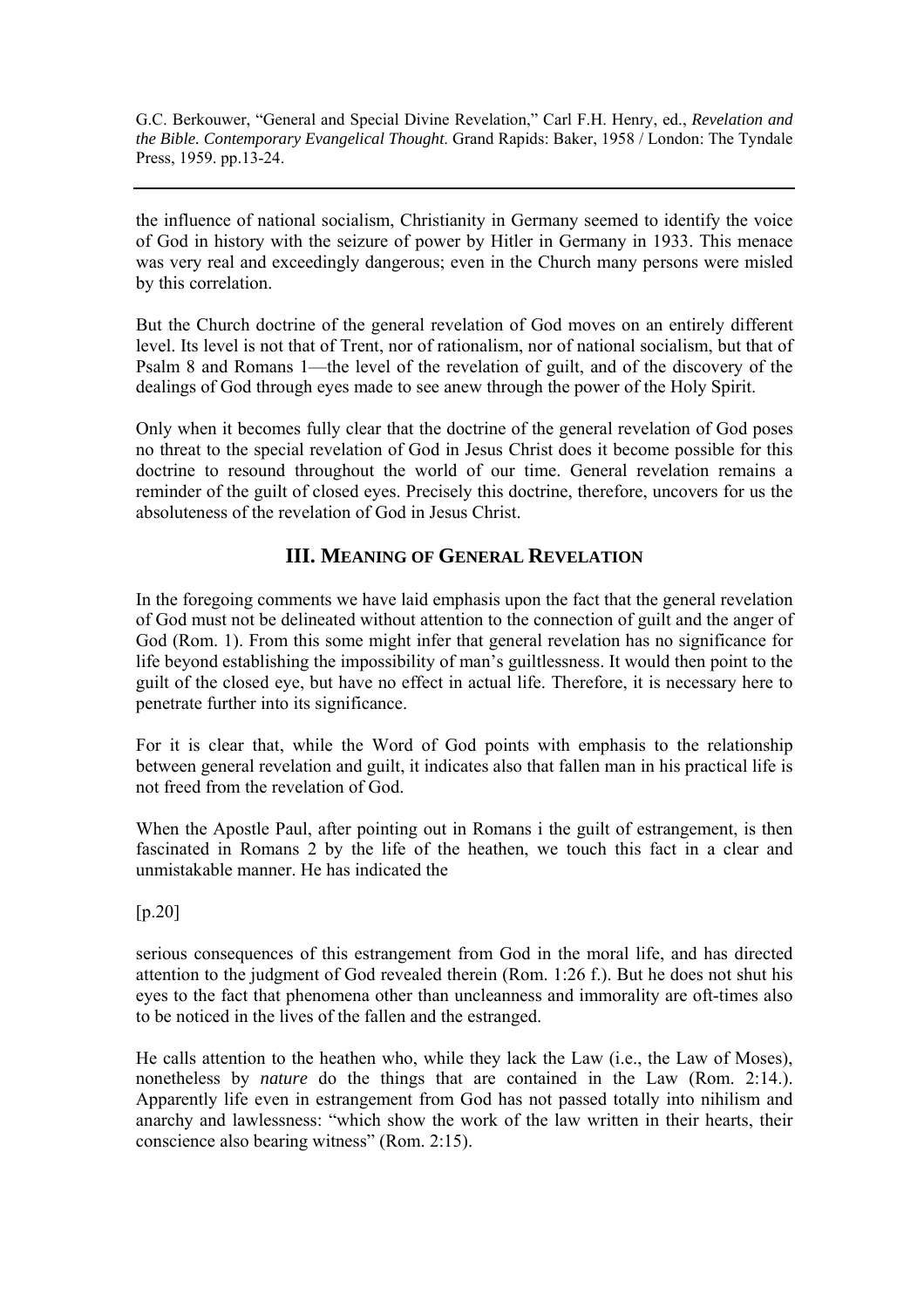Paul indeed does not say that the *Law* is put in their hearts as we read of this Law in the prophecies of the new covenant (Jer. 31:33; Heb. 10:16). But he does discover a conformity with what God has commanded in his Law, and he sees its reality in their consciousness of norms, namely, in their *conscience* (Rom. 2:15). In connection with his warning (of judgment against proud Jewish self-exaltation above the Gentiles), Paul does not delve deeper into this noteworthy appearance of conformity with the Law, but nevertheless by pointing to it, he emphasizes that even in estrangement some connection remains between man and God.

Men have sought to explain conscience in all kinds of ways—sociologically, or psychoanalytically, or also as the voice of God in man. Paul does not propound any theory of conscience. But he calls attention to it as he sees that even in the heathen world people in one manner or another are preserved or held back from the *full* consequences of estrangement from God.

In Acts 17 also we find a similar estimate of heathendom. Upon the Areopagus Paul calls for repentance (Acts 17:30), but he points out at the same time that, even in his apostasy, man is not loose from God and that this connection is evident in his life. It is one of the heathen poets who, himself has said: "For we also are his offspring" (Acts 17:28). Surely this is something other than a confession of creation after God's image, and likely the heathen poet had intended "his offspring" in a pantheistic way. But Paul seized upon this word to remind them of the dealings of God, that it had been established that men should seek God, if haply they should find him, though he was not far from every one of us (Acts 17:27). Man—also heathen man—is in all circumstances and thoughts of his life not freed from God. He is involved with God, and this fact is apparent also in his religion and his morality. He cannot be freed from the revelation of God, even less from the command of God—from the (for him) not *entirely* hidden goodness of God's command and ordinances.

Certainly everywhere and often we see manifold evidences of departure from God's Law (Rom. 1), but defection from God does not always mean radical nihilism. Life on this earth does not yet disclose the full consequences of sin. Calvin speaks of "common grace" and, in this connection, he dis-

### $[p.21]$

cusses virtues to be seen also in the lives of unbelievers. He did not wish to ascribe these phenomena to a left—over goodness in nature—as if the apostasy from God were not so serious—but rather he discerned here the power of God in revelation and in grace preserving life from total self-destruction.

While this "morality" does not justify man, it must not on that account be denied. There is a working of conscience that has significance in the tensions of human life. This conscience, however, is not an unchanging contest, an unthreatened morality. A man can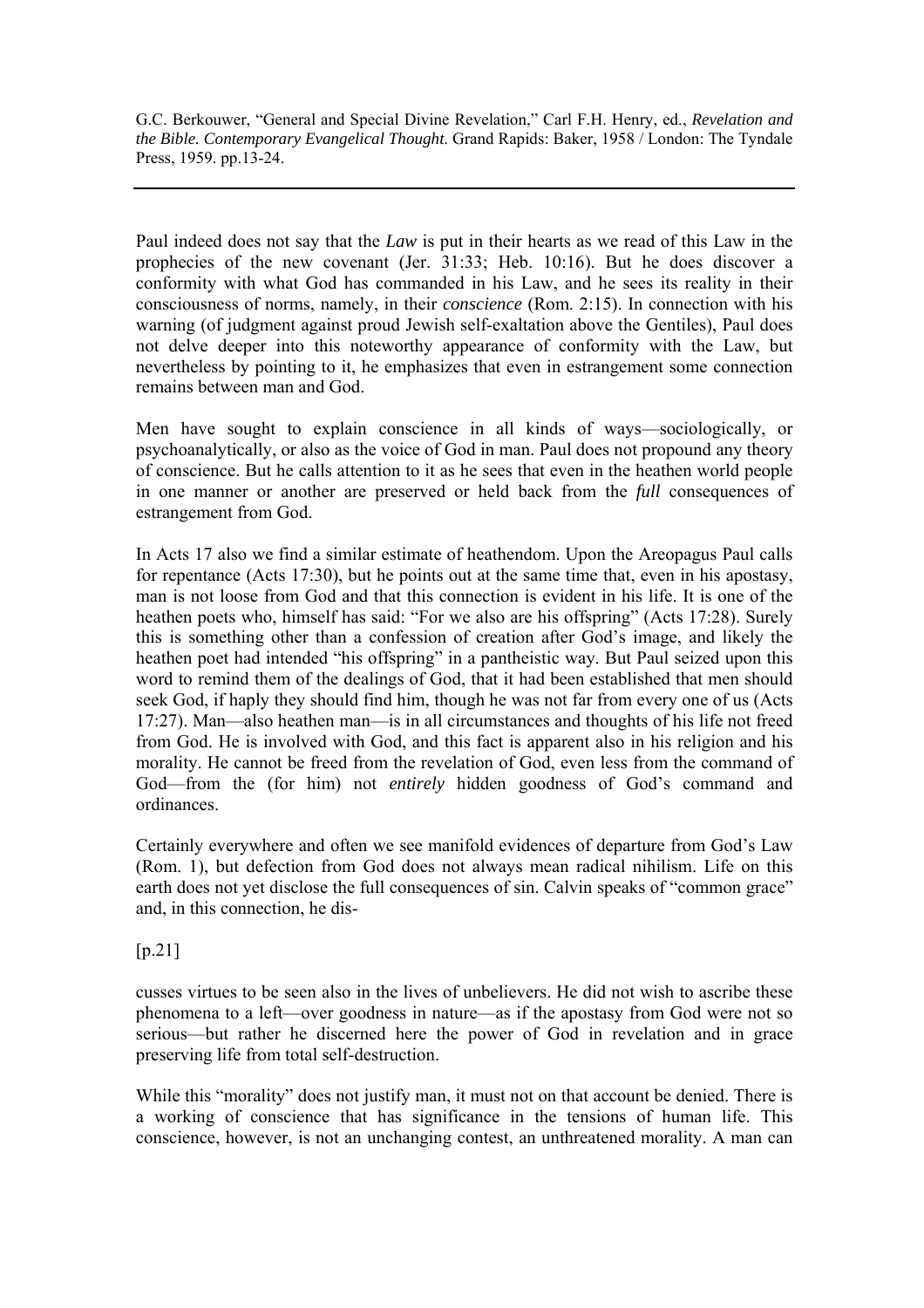become what we may call a "conscienceless" being, consciously trampling God's Law under foot. And in the latter days, we are told, there will be people without natural affection, turning away from the good, with more love for self-satisfaction than for God (II Tim. 3:1 f.). One cannot build upon this type of conformity with the Law!

But this does not diminish the fact that life is not yet wholly fragmented in chaos. A relationship to God remains even in man's estrangement from him, a *work* of the Law that is written in the hearts of men. There is still *contact* with the works of God's hand even though men do not look to the Fatherhand of God. That does not mean that human corruption is not serious, but it does mean that man never is fully severed from connection with God and that—even though he does not recognize the Lawgiver—in many respects he still comes under the influence of the Law and the ordinances of God.

In sin itself lies a driving power that estranges man from God and from his neighbor. But in the preservation of human life there is still community, marriage, love, justice, mercy. *Because of the existence of sin*, because of apostasy, these are wonderful phenomena in the fallen world. Here God still holds fast the world and human life, even in the Fall. He does not abandon it, because he has loved the world—in Christ (John 3:16). Over against sin, he still holds life in being, and makes room for the preaching of the gospel. He still allows fallen man his place in the world, and he does not disallow himself a witness, through the goodness of rain and harvest time. He blesses with an overflow of food and happiness (Acts 14:17) and he lets his sun rise over the evil and the good, and allows the rain to refresh the just and the unjust (Matt. 5:45). And all of this does not stand alongside the plan of salvation in Jesus Christ, but is built thereon. His general revelation is not concurrent with the special revelation in Christ. This general disclosure puts the world in the middle of the glorious works of God's hand; it does not detach and disengage the world. For God still binds man to his neighbor and preserves human life even in its most extreme individualism.

True, sometimes we see the power of sin carried to the very borders of nihilism. Talk about demonization of life is widespread especially in our time, when one man turns another over to destruction and death without mercy (do we need more evidence than concentration camps and anti-Semitism?). But there still arises a protest, and then comes a reaction.

[p.22]

Following nihilism comes the resurgence of humanism. Certainly life is not safe in this haven of humanism, but nonetheless life is still preserved.

Because of man's involvement with the goodness of God's command, it is clear that the Church may not abandon its doctrine of general revelation. It may not proclaim this revelation as a second source of knowledge next to the revelation of God in Jesus Christ, but it may and must use it as a reminder of the God who does not abandon the world and who sets man in the midst of greatness and majesty. The message of the general revelation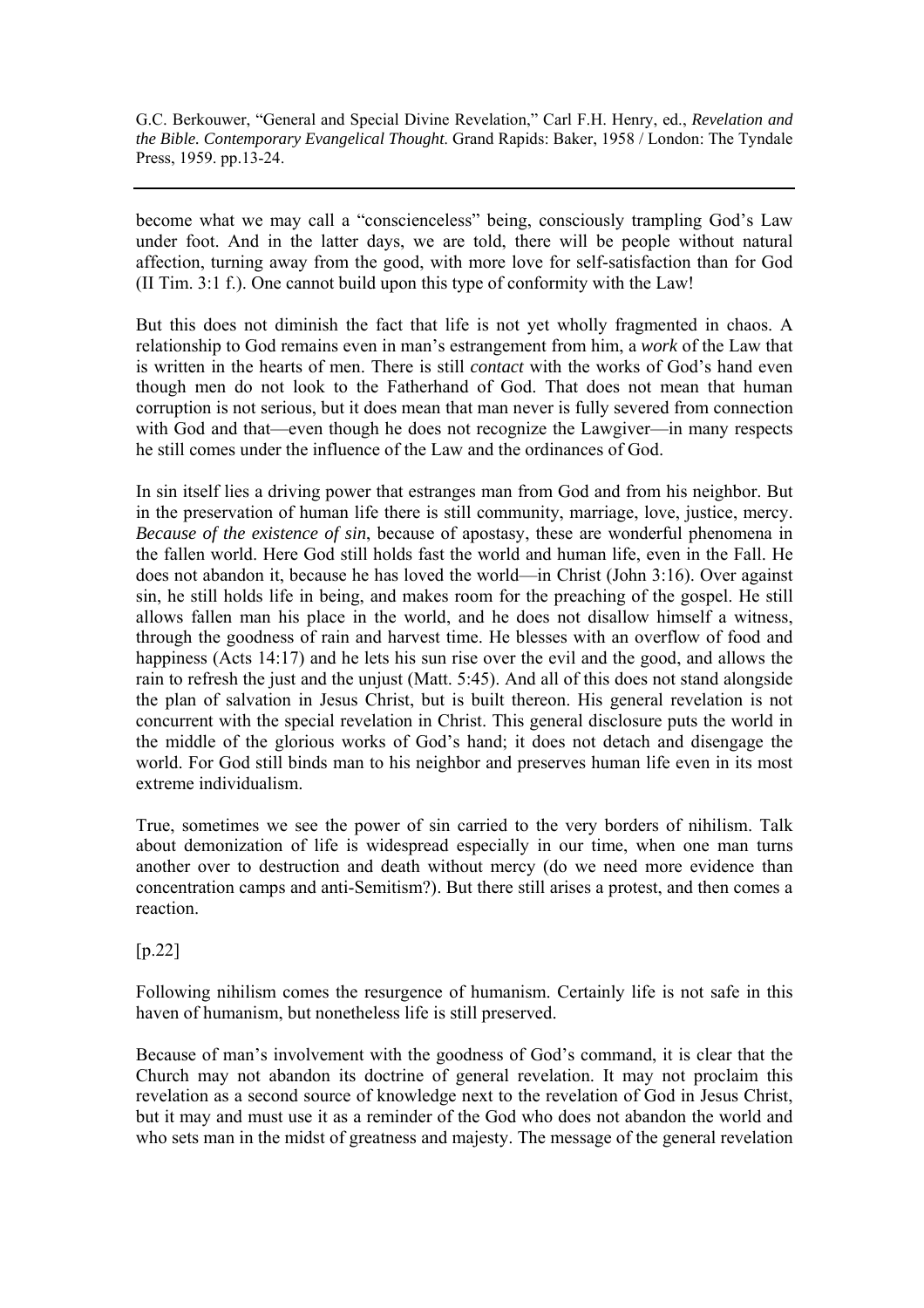of God rings out the accusation (not the excuse) of man, yet simultaneously the gospel sounds out to the world (the Areopagus, Acts 17:30), so that life once more may be turned toward the living God who has displayed his love for the world. This God and his message stand forth against all devaluation of the world that he has created.

All nihilism is evidence of the pride of man who forsakes God and surrenders himself to criticism of the works of God's hands. In this tendency we stand before what in many respects is the most dismal image of our times. Man sees his own life in the world as senseless and absurd. But the Church that preaches the gospel refuses to accept this senselessness and absurdity. It cries out against the spirit of the times with the message of repentance.

Upon the path of conversion the light shines again and the promise of restoration comes to view. For this entire creation sighs in birth pangs until it shall be free of the bondage of corruption (Rom. 8:21). Then shall come the new heaven and the new earth (II Pet. 3:13). These form the contents of God's promise. Upon this new earth justice shall dwell. Then the glory of God shall be manifested, when God himself is the Light (Rev. 22:5) and the Lamb is the Lamp (Rev. 21:23).

Then the distinction between general and special revelation shall be removed: when God dwells "with men" (Rev. 21:3), when night is banished (Rev. 22:5), when God himself shall wipe all tears from our eyes.

For us humans this future is beyond imagination. But it remains the object of the promise. It consists not only in the salvation of the soul, but in the renewing of all of life. Before this future there still hangs the curtain of God's last revelation: "It is not yet revealed what we shall be" (I John 3:2). But "we shall see him as he is" (I John 3:2) when the veils of secrecy shall be taken away, and the windows are open to all the works of God's hands. Then the full meaning of Psalm 8 will be revealed in the resurrection from the dead and in the new presence of the King of the ages: "O Lord our Lord, how excellent is thy name in all the earth!"

## **IV. HUMAN LIFE AND THE GENERAL REVELATION OF GOD**

We have seen that the distinction between general and special revelation does not concern a subtle or scholastic difference. Neither is a rivalry intended between general revelation and the revelation of God in Jesus Christ,

[p.23]

like that of modern theology, which attacks and perverts the absoluteness of the revelation in Christ. The meaning of the distinction is otherwise.

It is all too evident, however, that in exhibiting this distinction, we must express ourselves in faulty language. The words "general" and "special" are borrowed from earthly human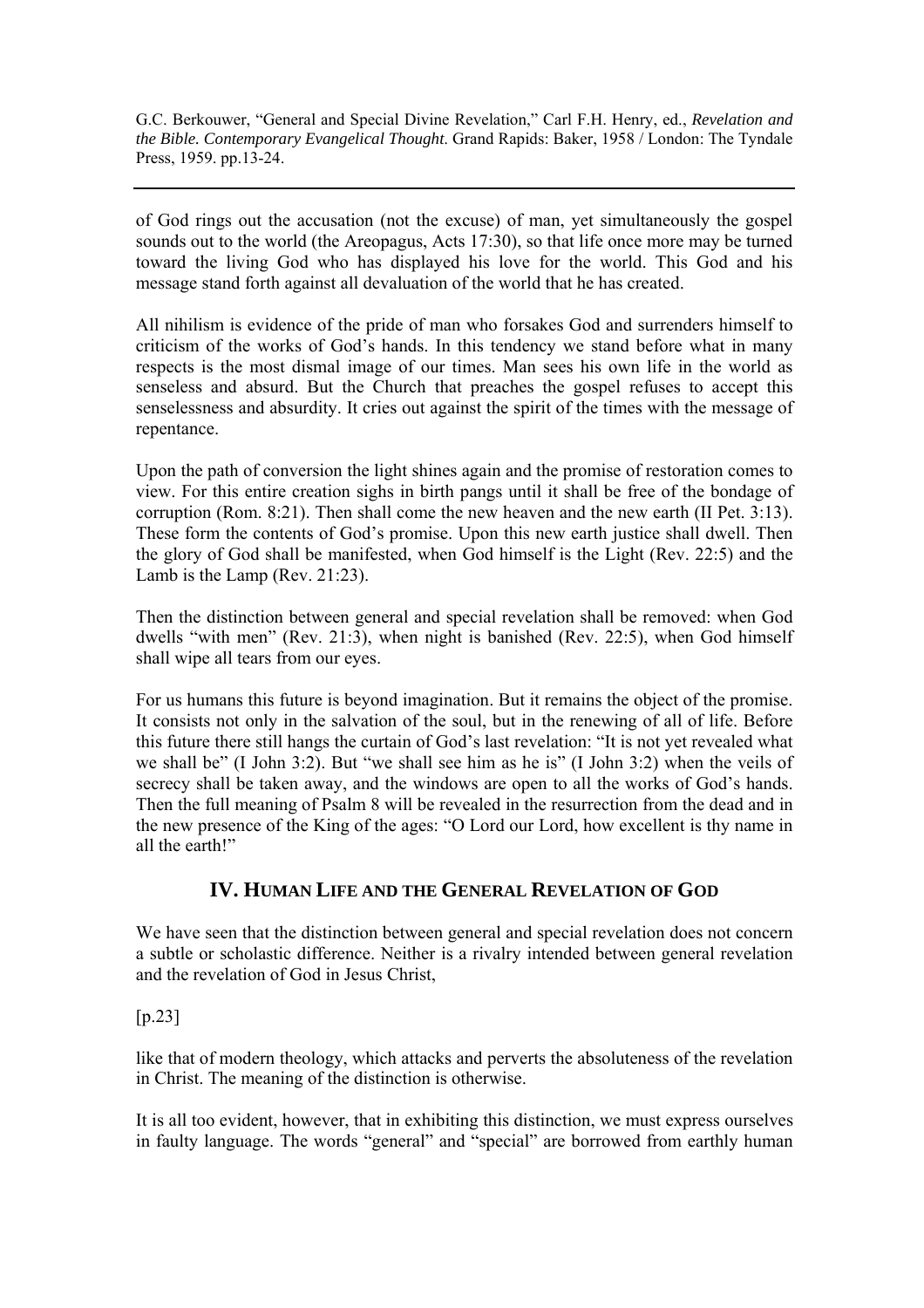relationships and do not appear in Scripture. Still, it is good to call attention to the fact that many attempts to arrive at a new terminology have fallen short of expressing the underlying reality. In most cases either the general *or* the special revelation was not done full justice. And in view of this, we must emphasize that the decision involves rot merely a matter of terminology, but rather, of the basic issues designated by the terms employed.

The distinction between general and special revelation does not posit a rupture in the unity of God's revelation, but points out rather the revealing acts of God in history in the way of creation, fall and redemption.

In the revelation of God in Christ Jesus—saving and propitiating—the Light rises once more *over the world*. Jesus Christ is Saviour of men, but be is also Light of the *world* (John 8:12) and he has come as a Light in the world (John 12:46). The world has come into existence through Christ (John 1:10) and without the Word, without him, was nothing made that was made ( John 1:3) . But the world knew him not ( John 1:10), even though the Light shone in the darkness. Because of this Light, however, the world and human life are still possible.

Despite nihilistic tendencies, modern man still evidences continuously a violent interest in the world. In many respects this interest is not an interest in the Creator of heaven and earth. The cosmos is isolated and abstracted from the Creator. But neither in scholarship nor art has man ever yet done away with what faith sees as the work of God's hands. And if the revelation of God in Jesus Christ opens the eyes, then the abstraction is broken, and fife in the world becomes the *service* of God and of one's neighbor. Then the weaning of life and the world is revealed once more, and supplies the believer with the power of the promise that one day shall be fulfilled.

Then at last the shortcomings of human language are to fall away in *worship* and a *song of praise*. And then we shall understand also how firmly the distinction between general and special revelation is connected with goat and *estrangement*.

Consequently, in all our considerations of this distinction we must be careful that the guilt is not denied. The special revelation of God in Jesus Christ is the divine answer to this guilt as the surprise of God's love, as the new spring of God's mercy. Therefore the way to the works of God's hands leads always by the way of the *Cross*. Here the windows are opened and the Light shines forth. Here sympathy is awakened for the world and here the world is seen in God's light. Here all egocentric piety is broken and man once again finds his proper place as the image of God.

And because the way to the works of God's hands leads by the Cross, we

[p.24]

are taught lifelong by the Word of the Cross. This very special instruction teaches us our place in the world: in order to serve every day, we are to give all our thoughts over as